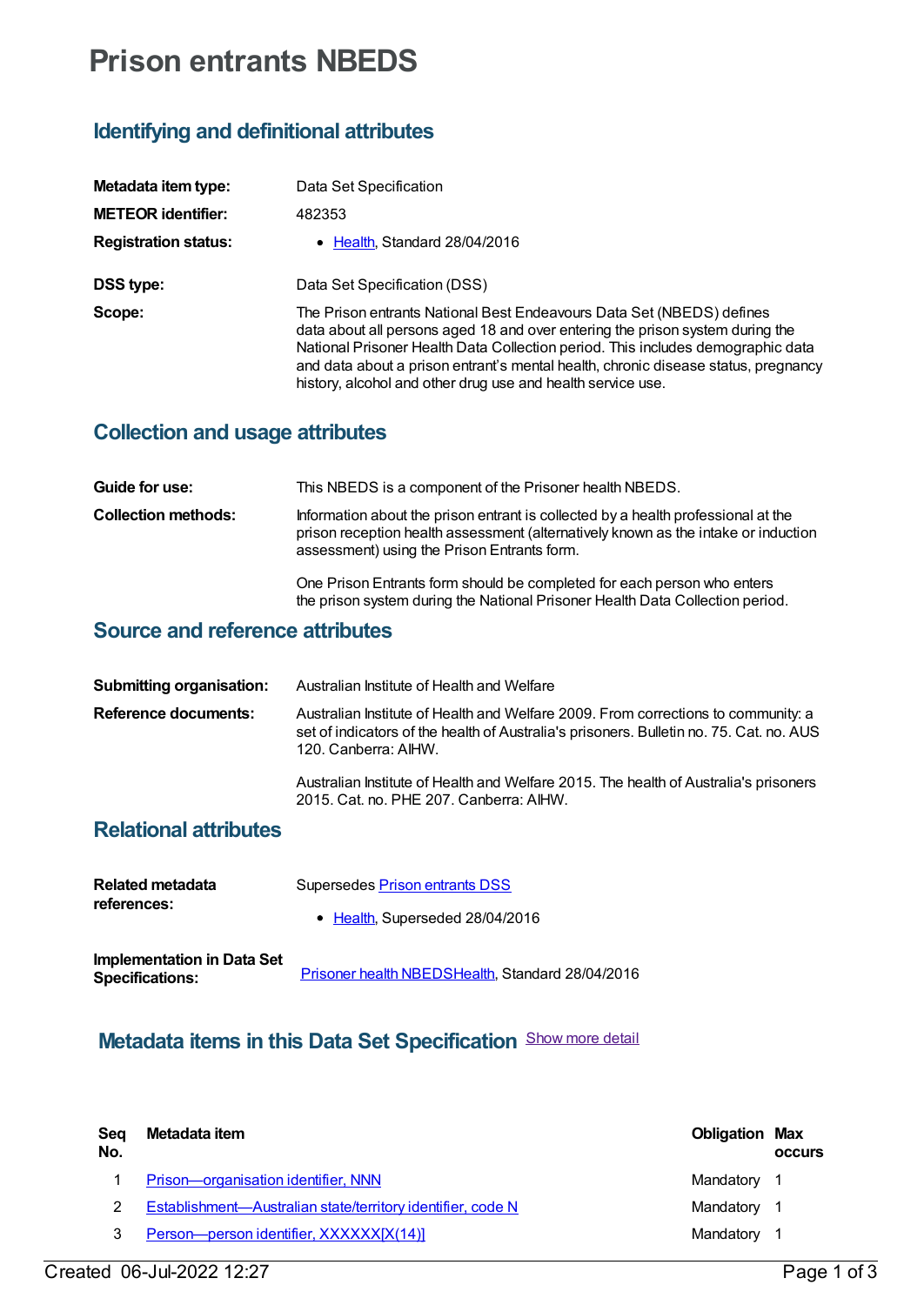| 4  | Person-letters of given and family name, text XXXXX                                                              | Mandatory     | -1                      |
|----|------------------------------------------------------------------------------------------------------------------|---------------|-------------------------|
| 5  | Person-date of birth, DDMMYYYY                                                                                   | Mandatory     | - 1                     |
| 6  | Person-age, total years N[NN]                                                                                    | Conditional 1 |                         |
| 7  | Person-country of birth, code (SACC 2016) NNNN                                                                   | Mandatory     | $\overline{1}$          |
| 8  | Person—main language other than English spoken at home, code (ASCL 2011)<br><b>NN{NN}</b>                        | Mandatory     | $\overline{1}$          |
| 9  | Person-sex, code N                                                                                               | Mandatory     | - 1                     |
| 10 | Person-transgender indicator, prisoner health yes/no/unknown code N                                              | Mandatory     | $\overline{1}$          |
| 11 | Person-Indigenous status, code N                                                                                 | Mandatory     | $\overline{1}$          |
| 12 | Person-highest year of school completed, code N                                                                  | Mandatory     | $\overline{1}$          |
| 13 | Non-school qualifications cluster                                                                                | Mandatory     | -1                      |
| 14 | Prison entrant—education attendance status 30 days prior to imprisonment, code N                                 | Mandatory     | -1                      |
| 15 | Prison entrant—labour force status 30 days prior to imprisonment, code N                                         | Mandatory     | -1                      |
| 16 | Prison entrant—sleeping arrangements in the last 4 weeks, code N                                                 | Mandatory     | $\mathbf{3}$            |
| 17 | Prison entrant-number of dependent children prior to imprisonment, total number<br><b>N[N]</b>                   | Mandatory     | $\overline{1}$          |
| 18 | Prison entrant—first time in prison or juvenile detention indicator, prisoner health<br>yes/no/unknown code N    | Mandatory     | $\overline{1}$          |
| 19 | <b>Incarceration history cluster</b>                                                                             | Conditional 1 |                         |
| 20 | Prison entrant—age at first detention, total years N[NN]                                                         | Conditional 1 |                         |
| 21 | Prison entrant—legal status of prisoner, detention status code N                                                 | Mandatory 2   |                         |
| 22 | Prison entrant—imprisonment in the last 12 months indicator, prisoner health<br>yes/no/unknown code N            | Mandatory     | $\overline{1}$          |
| 23 | Prison entrant—parental imprisonment status during childhood indicator, prisoner<br>health yes/no/unknown code N | Mandatory     | - 1                     |
| 24 | Prison entrant—parental imprisonment status during childhood, parent/carer<br>imprisoned code N                  | Conditional 3 |                         |
| 25 | Person-mental health disorder indicator, prisoner health yes/no/unknown code N                                   | Mandatory     | $\overline{1}$          |
| 26 | Person-medication for mental health disorder indicator, prisoner health<br>yes/no/unknown code N                 | Conditional 1 |                         |
| 27 | <b>Psychological distress cluster</b>                                                                            | Mandatory     | $\overline{1}$          |
| 28 | <b>Chronic condition cluster</b>                                                                                 | Mandatory     | - 1                     |
| 29 | <b>Health service utilisation cluster</b>                                                                        | Mandatory     | $\overline{1}$          |
| 30 | Health service non-utilisation cluster                                                                           | Mandatory 1   |                         |
| 31 | Health service non-utilisation reason cluster                                                                    | Conditional 1 |                         |
| 32 | Person-blow to the head indicator, prisoner health yes/no/unknown code N                                         | Mandatory     | $\overline{1}$          |
| 33 | Person-blow to the head symptoms indicator, prisoner health yes/no/unknown<br>code N                             | Conditional 1 |                         |
| 34 | Person-blow to the head still experiencing symptoms indicator, prisoner health<br>yes/no/unknown code N          | Conditional 1 |                         |
| 35 | Person-self-harm indicator, prisoner health yes/no/unknown code N                                                | Mandatory     | - 1                     |
| 36 | Person-self-harm ideation in the last 12 months, prisoner health yes/no/unknown<br>code N                        | Mandatory     | $\overline{1}$          |
| 37 | <b>AUDIT score for risky alcohol consumption cluster</b>                                                         | Mandatory     | $\overline{1}$          |
| 38 | <b>Smoking status cluster</b>                                                                                    | Mandatory     | $\overline{1}$          |
| 39 | <b>Substances used illicitly cluster</b>                                                                         | Mandatory     | $\overline{\mathbf{1}}$ |
| 40 | Opioid pharmacotherapy treatment cluster                                                                         | Mandatory     | -1                      |
| 41 | Female—cervical screening indicator, prisoner health yes/no/unknown code N                                       | Conditional 1 |                         |